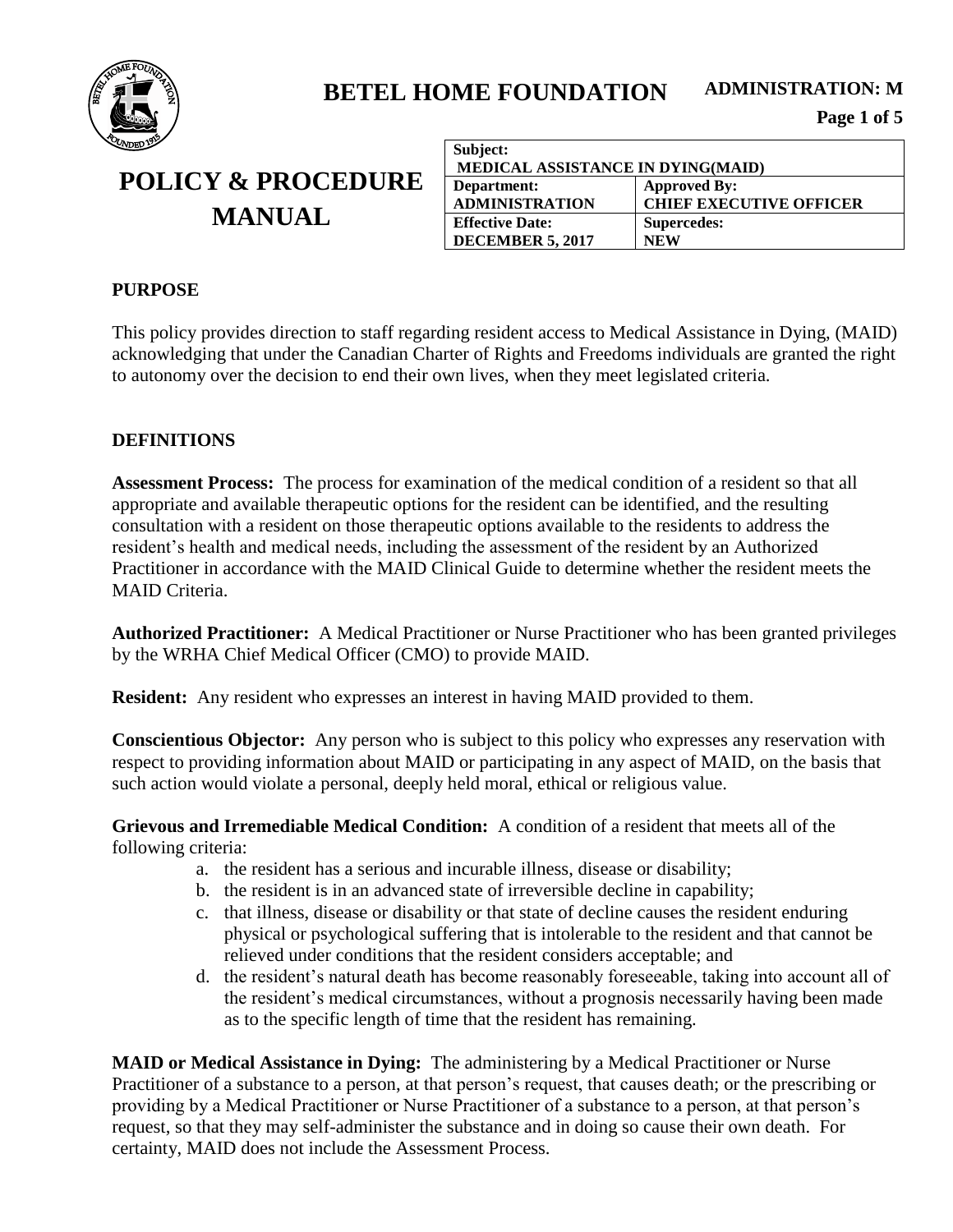

# **POLICY & PROCEDURE MANUAL**

| Subject:                          |                                |  |
|-----------------------------------|--------------------------------|--|
| MEDICAL ASSISTANCE IN DYING(MAID) |                                |  |
| Department:                       | <b>Approved By:</b>            |  |
| <b>ADMINISTRATION</b>             | <b>CHIEF EXECUTIVE OFFICER</b> |  |
| <b>Effective Date:</b>            | Supercedes:                    |  |
| <b>DECEMBER 5, 2017</b>           | <b>NEW</b>                     |  |

**MAID Clinical Guide:** Clinical guide for the manner of performance of the Assessment Process and the provision of MAID, including guidance on the MAID Criteria, and the clinical and administrative procedures to be followed, as may be approved from time to time by the WRHA CMO and by the Provincial Medical Leadership Council. Upon request to the MAID Provincial Team, this resource can be made available.

### **MAID Criteria:** The resident:

- 1. Is eligible—or, but for any applicable minimum period of residence or waiting period, would be eligible—for health services funded by a government in Canada;
- 2. Is at least 18 years of age and capable of making decisions with respect to his or her health;
- 3. Has a grievous and irremediable medical condition;
- 4. Has made a voluntary request for MAID that, in particular, was not made as a result of external pressure; and
- 5. Has given informed consent to receive MAID after having been informed of the means that are available to relieve their suffering, including palliative care.

**Medical Practitioner:** a person who is entitled to practice medicine under the laws of Manitoba.

**Nurse Practitioner:** A registered nurse who, under the laws of Manitoba, is entitled to practice as a nurse practitioner – or under an equivalent designation – and to autonomously make diagnosis, order and interpret diagnostic test, prescribe substances and treat patients.

**Provincial Medical Assistance in Dying Team:** The Provincial MAID team is authorized to provide medical assistance in dying within all provincial health facilities. The Provincial MAID team is available to facilitate medical assistance in dying throughout the province.

**Staff:** All persons employed or engaged by Betel Home Foundation, including physicians, volunteers, board members, students, and other individuals associated through legal contracts, while acting in that capacity, or on behalf of Betel Home Foundation.

### **POLICY**

**Recognized Procedure** – MAID is recognized as a medical procedure to the extent that it is permitted by the law, and as one of a number of medical procedures and therapeutic services which are available to individuals who are suffering from a grievous and irremediable medical condition.

**Availability** – MAID shall be made available for provision to residents, who have been assessed as being eligible. Betel Home Foundation will ensure the policy, including procedures for responding to requests for MAID and for providing information about MAID are easily accessible and available to the public.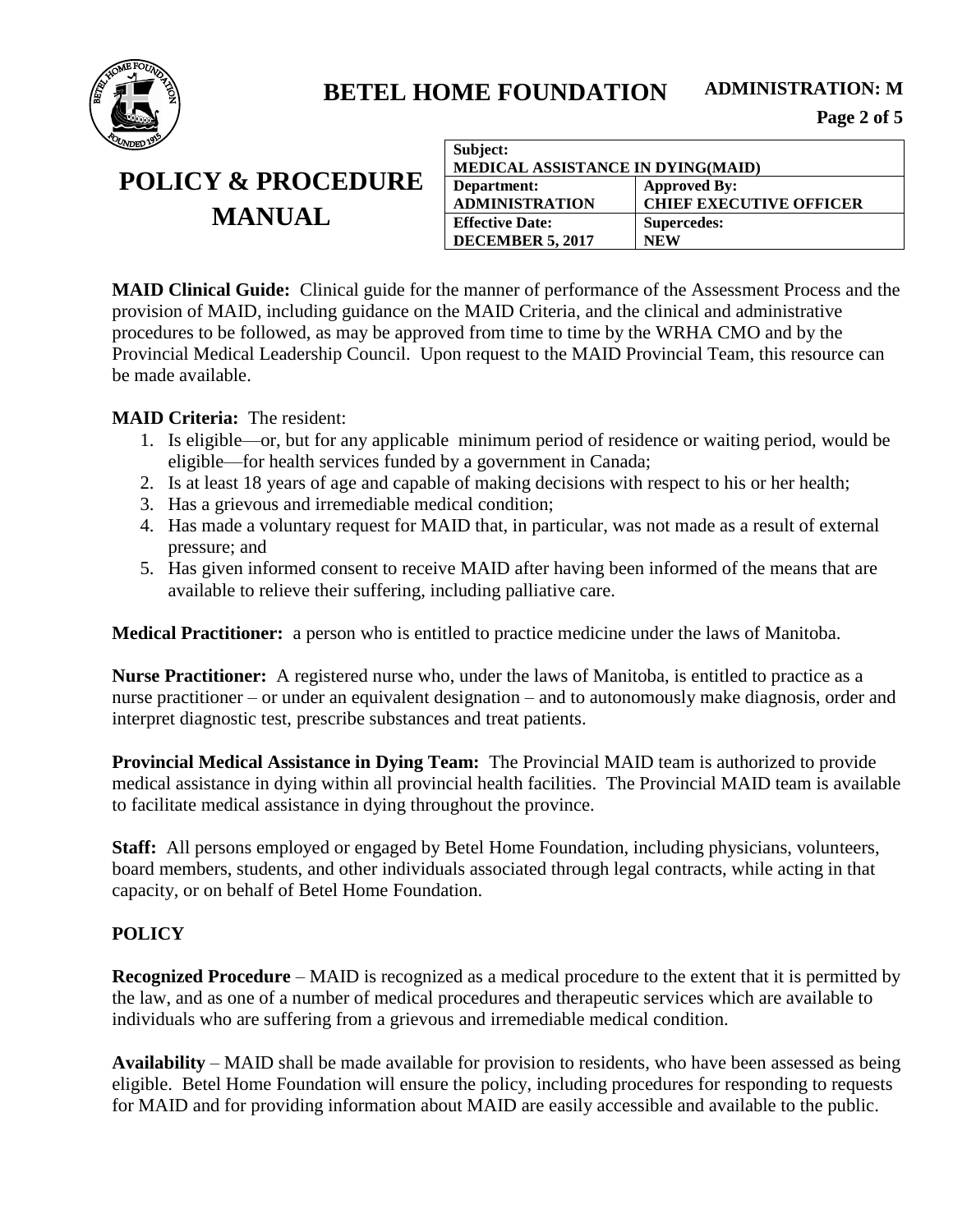

# **POLICY & PROCEDURE MANUAL**

| Subject:                                 |                                |  |
|------------------------------------------|--------------------------------|--|
| <b>MEDICAL ASSISTANCE IN DYING(MAID)</b> |                                |  |
| Department:                              | <b>Approved By:</b>            |  |
| <b>ADMINISTRATION</b>                    | <b>CHIEF EXECUTIVE OFFICER</b> |  |
| <b>Effective Date:</b>                   | Supercedes:                    |  |
| <b>DECEMBER 5, 2017</b>                  | <b>NEW</b>                     |  |

**Access to MAID information** – Where a resident or a member of their family expresses an interest in the provision of MAID, requests information about MAID, or otherwise pursues the Assessment Process and/or the provision of MAID, staff shall provide to the resident or family member timely access to a resource that will provide accurate information about MAID.

**Assessment** – The Assessment Process to determine eligibility of a resident for the provision of MAID shall be completed by the Provincial MAID Team supported by the Winnipeg Regional Health Authority (WRHA). Any resident who does not fully satisfy the MAID Criteria shall be informed of and referred to alternative and appropriate therapeutic medical services that may be available.

**Provision of MAID** – The provision of MAID shall be completed by an Authorized Practitioner who has been grated privileges by the WRHA CMO to provide MAID in compliance with the MAID Clinical Guide.

**Compliance** – All staff who may be providing healthcare or medical services to residents shall comply at all times with this policy in respect of any inquiry or request for MAID, the conduct of the Assessment Process, the MAID procedure and any efforts or activity in connection with the foregoing.

**No Retaliation** – Where a resident, or a member of the family of the resident, expresses an interest in the provision of MAID, requests information on MAID, or otherwise pursues the Assessment Process and/or the provision of MAID, staff shall not:

- take or threaten any discriminatory or retaliatory action against the resident;
- take or fail to take any action which may or does result in the reduced availability or diminution of the level of healthcare services provided to the resident; or
- cause the resident to be discharged or transferred to another healthcare facility, except in accordance with a documented treatment plan approved for the resident or for the purposes of the provision of MAID.

Patients, residents and families may utilize the Betel Home Complaint Form or the Interlake-Eastern RHA Consumer Comments process to communicate concerns regarding discrimination or retaliatory actions. All concerns will be investigated in a timely fashion.

**Conscientious Objector** – A Conscientious Objector shall not be required to provide any information about MAID or to participate in an Assessment Process or in any aspect of MAID. However, this does not relieve the staff from obligations to comply with the requirements of their applicable professional college or regulatory authority and to provide to the resident or family member timely access to a resource that will provide accurate information about MAID.

#### **No adverse action shall be taken against any person for providing, or refusing to provide, any aspect of MAID, in accordance with this policy**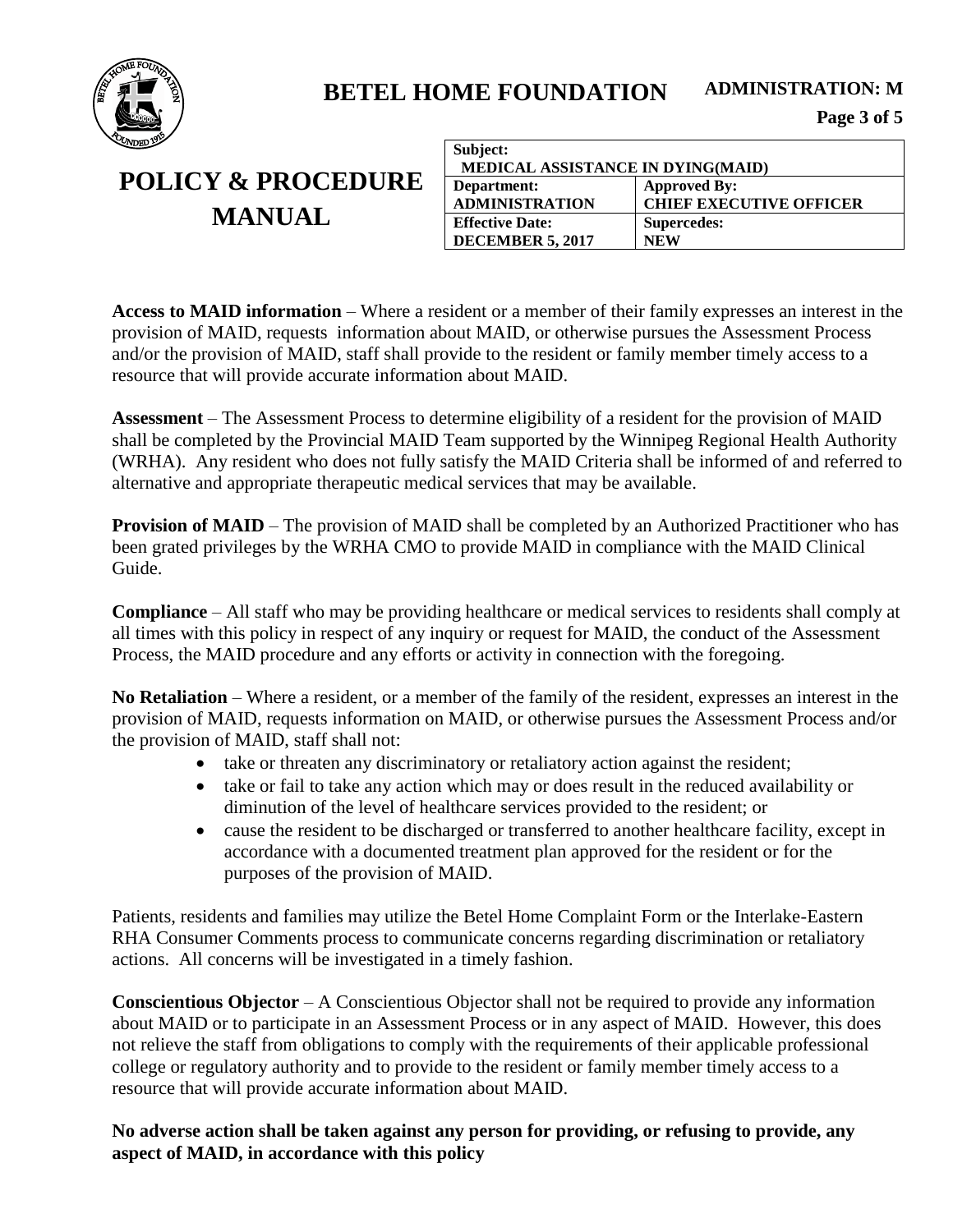

# **POLICY & PROCEDURE MANUAL**

| Subject:                                 |                                |  |
|------------------------------------------|--------------------------------|--|
| <b>MEDICAL ASSISTANCE IN DYING(MAID)</b> |                                |  |
| Department:                              | <b>Approved By:</b>            |  |
| <b>ADMINISTRATION</b>                    | <b>CHIEF EXECUTIVE OFFICER</b> |  |
| <b>Effective Date:</b>                   | Supercedes:                    |  |
| <b>DECEMBER 5, 2017</b>                  | <b>NEW</b>                     |  |

#### **PROCEDURE**

Where a resident or a family member of a resident expresses to caregivers an interest in the provision of MAID, health care providers will provide information about MAID.

Staff will assist a resident or a family member of a resident who expresses an interest in pursuing MAID by reviewing options:

- 1. Resident or family member may make direct contact with the Provincial MAID Team. Staff will provide the contact information: [www.wrha.mb.ca/maid](http://www.wrha.mb.ca/maid) ; email – [maid@wrha.mb.ca](mailto:maid@wrha.mb.ca) ; phone (204)926-1380.
- 2. Or, staff may initiate a referral to the provincial MAID Team on behalf of the resident or family member.

Where a resident or a family member of a resident request their health care provider to initiate a referral to the Provincial MAID Team, the health care provider will ensure the necessary information is copied to the Betel Home Foundation CEO or designate who will also copy the information to the Interlake-Eastern RHA CEO or designate. The Interlake-Eastern RHA CEO will forward the referral to the WRHA CMO or designate of the Provincial MAID Team. The Provincial MAID Team is responsible for the Assessment Process, determining eligibility and the provision of MAID.

> • In the event that staff has not heard confirmation that the MAID request has been received, staff is required to escalate (to again bring forward) the request, including notifying your supervisor.

A person subject to this policy shall:

- not impose their own views and values onto the resident requesting MAID, or their family, nor use their position to influence, judge or discriminate against persons whose values are different from their own;
- respect the autonomy and dignity of the resident being cared for;
- not suggest, counsel, encourage or coerce a person to seek or not seek MAID; and
- continue to provide the health and medical services required by the resident, until the Provincial MAID Team arrives at the facility to provide MAID.

A staff member who invokes conscientious objector status shall file their objection in writing to their manager with a copy to the CEO. A Conscientious Objector will not be expected to actively participate in providing information about MAID or support the MAID process. A Conscientious Objector shall provide to a resident or family member timely access to a resource that will provide information about MAID.

Residents receiving MAID and their family members will be provided a private and/or quiet room in the facility, if circumstances allow.